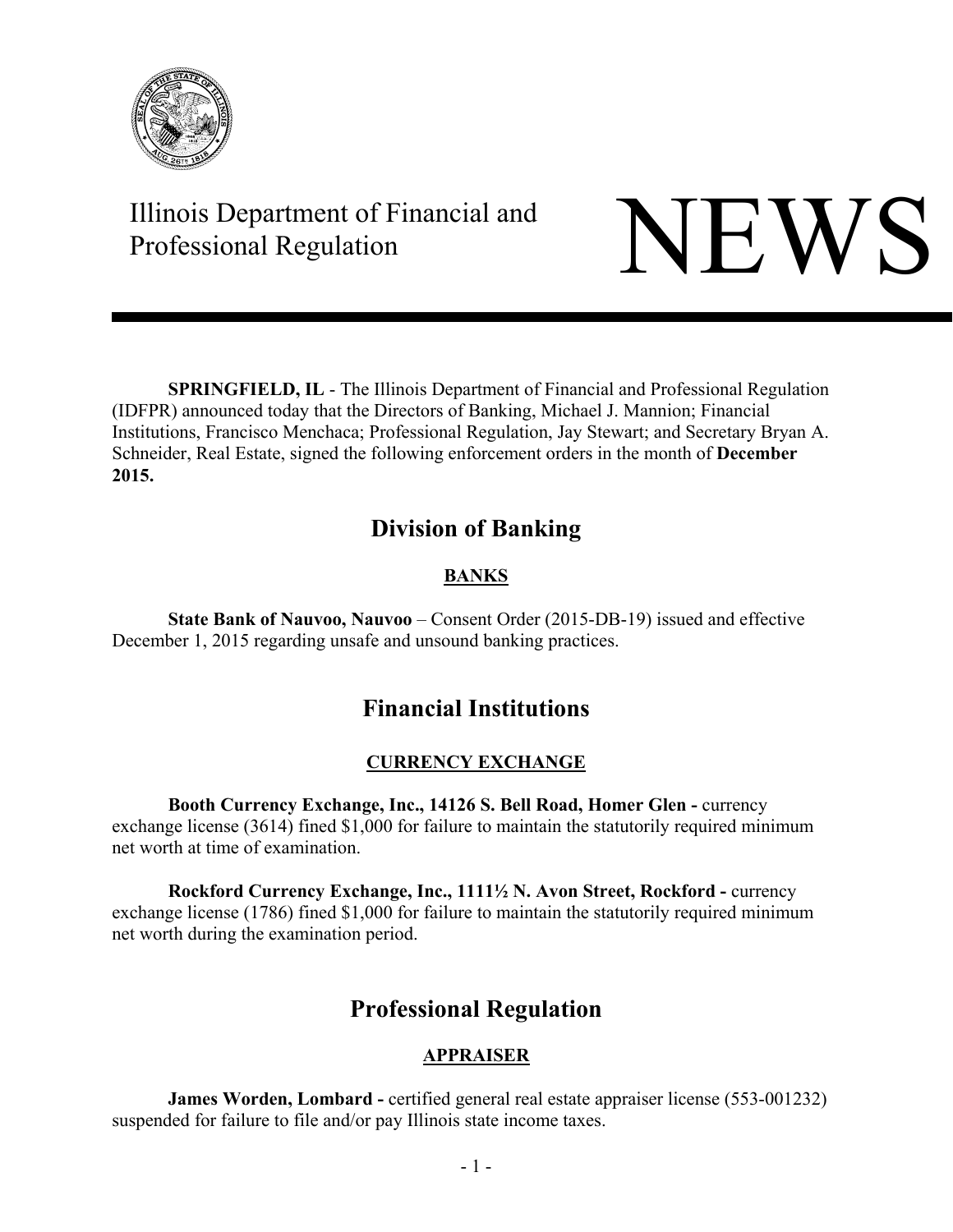**Linda Salas, Naperville** - certified residential real estate appraiser license (556-003818) restored to indefinite probation for a minimum of one year, effective upon payment of fees and filing of forms.

#### **AUCTIONEER**

**Greg Dellinger, Naperville** - auctioneer license (441-002203) fined \$500 for providing auction services while he was not licensed.

**Thomas Hayward, Reno, NV** - auctioneer license (441-000988) fined \$500 for failure to complete his continuing education prior to renewing his license and for stating on his renewal application that he had completed the education.

**Kirk West, Rockford** - auctioneer license (441-001524) fined \$500 for failure to complete his continuing education prior to renewing his license and for stating on his renewal application that he had completed the education.

#### **BARBER, COSMETOLOGY, ESTHETICS AND NAIL TECHNOLOGY**

**Jamaine Hardy, Hazel Crest** - barber license (006-061181) placed in refuse to renew status due to having had her Texas nursing license disciplined.

**Deon Kelly, Chicago Heights** - barber license (006-064204) suspended for being more than 30 days delinquent in the payment of child support.

**Markeith Nunnally, Streamwood** - barber license (006-062973) automatically, indefinitely suspended based on violation of probation.

**Steven Valerio, Bensenville** - barber license (006-064997) issued and placed on probation for one year based on felony convictions and unprofessional conduct.

**Wendy Atkinson, Malta** – cosmetologist license (011-251198) placed in refuse to renew status due to failure to comply with a prior Order.

**Tia Buck, Peoria** - cosmetologist license (011-311782) issued and placed on indefinite probation for a minimum of nine months based on the Applicant's criminal conviction.

**Ashley Clark, South Holland** - cosmetologist license (011-305139) suspended for failure to file and/or pay Illinois state income taxes.

**Silvia De La Torre, Chicago** - cosmetologist license (011-218387) placed in refuse to renew status due to failure to comply with a prior Order.

**Lynette Pugh, Oak Lawn** - cosmetologist license (011-267325) suspended for failure to file and/or pay Illinois state income taxes.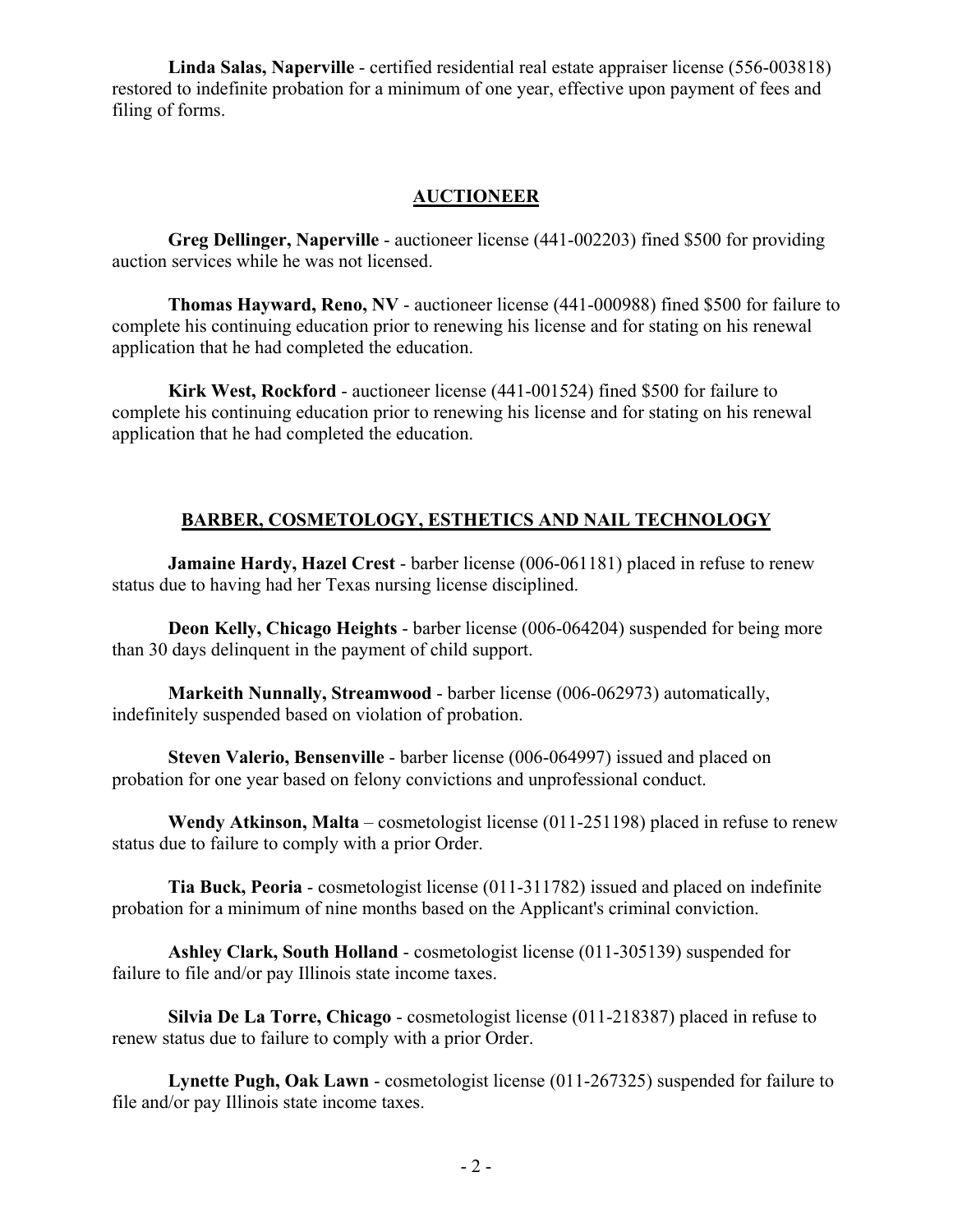**Jacqueline Shear, Highland Park** - cosmetologist license (011-167409) renewed with reprimand and fined \$2,500 based on unlicensed practice of cosmetology while her license was in non-renewed status.

**Sami Tanner, Herrin -** cosmetologist license (011-280189) suspended for failure to file and/or pay Illinois state income taxes.

**Mary Villarreal, Joliet** - cosmetologist license (011-220311) placed in refuse to renew status due to failure to comply with a prior Order.

**Kofi Jamison, Oak Park –** (unlicensed) ordered to cease and desist the unlicensed practice of cosmetology.

**Tracy Briggs, Chicago** - licensed esthetician license (131-005630) reprimanded and fined \$1,500 based on unprofessional conduct.

**Victorene Garcia, Homer Glen** - licensed esthetician license (131-001334) placed in refuse to renew status due to failure to comply with a prior Order.

**Marta Goldsmith, Chicago** - licensed esthetician license (131-005712) placed in refuse to renew status due to failure to comply with a prior Order.

**Christine Ritz, Lockport** - licensed esthetician license (131-001322) placed in refuse to renew status due to failure to comply with a prior Order.

**Nghia Dang, Chicago** - nail technician license (169-003658) reprimanded and fined \$750 based on operating an unregistered salon, causing injury to a client and for an unsanitary salon.

**Khai Nguyen, Lansing** - nail technician license (169-017238) suspended for being more than 30 days delinquent in the payment of child support.

**Best Nails, Waukegan** - nail salon license (189-006070) automatically, indefinitely suspended based on a violation of probation.

**Oak Park Nail Lab, Chicago** - nail salon license (189-015290) reprimanded and fined \$1,000 for aiding and abetting the unlicensed practice of nail technology.

#### **CEMETERY AUTHORITY**

**Gregg Swanstrom, Chicago** - licensed cemetery customer service employee license (254-000141) suspended for being more than 30 days delinquent in the payment of child support.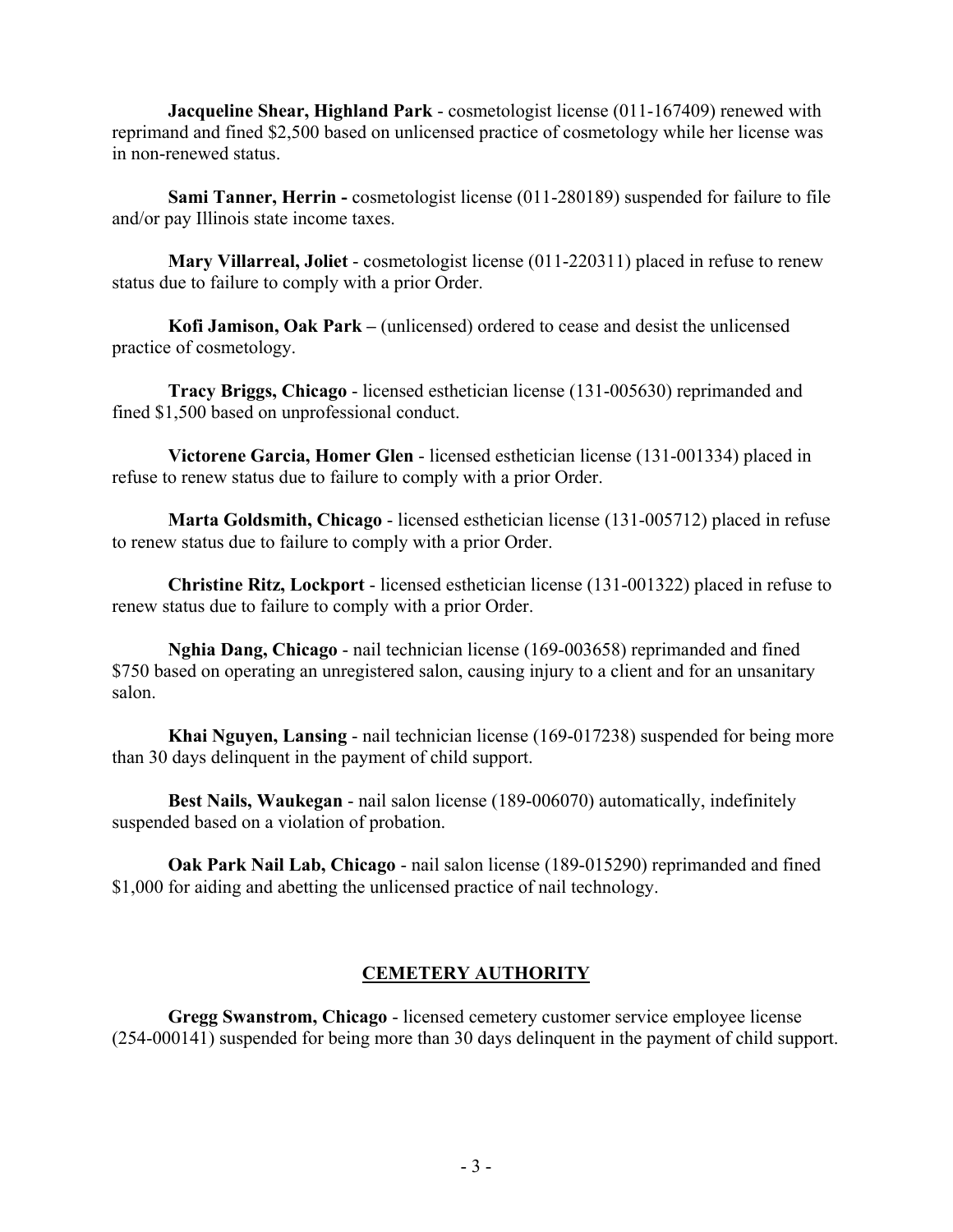#### **CLINICAL COUNSELOR**

**Lisa Breisch, Loves Park** - licensed clinical professional counselor license (180- 003465) suspended for failure to file and/or pay Illinois state income taxes.

#### **DETECTIVE, ALARM, SECURITY, FINGERPRINT VENDOR AND LOCKSMITH**

The following individuals' permanent employee registration cards were placed in refuse to renew status due to failure to appear for a disciplinary conference:

The following individuals' permanent employee registration cards were suspended for failure to file and/or pay Illinois state income taxes: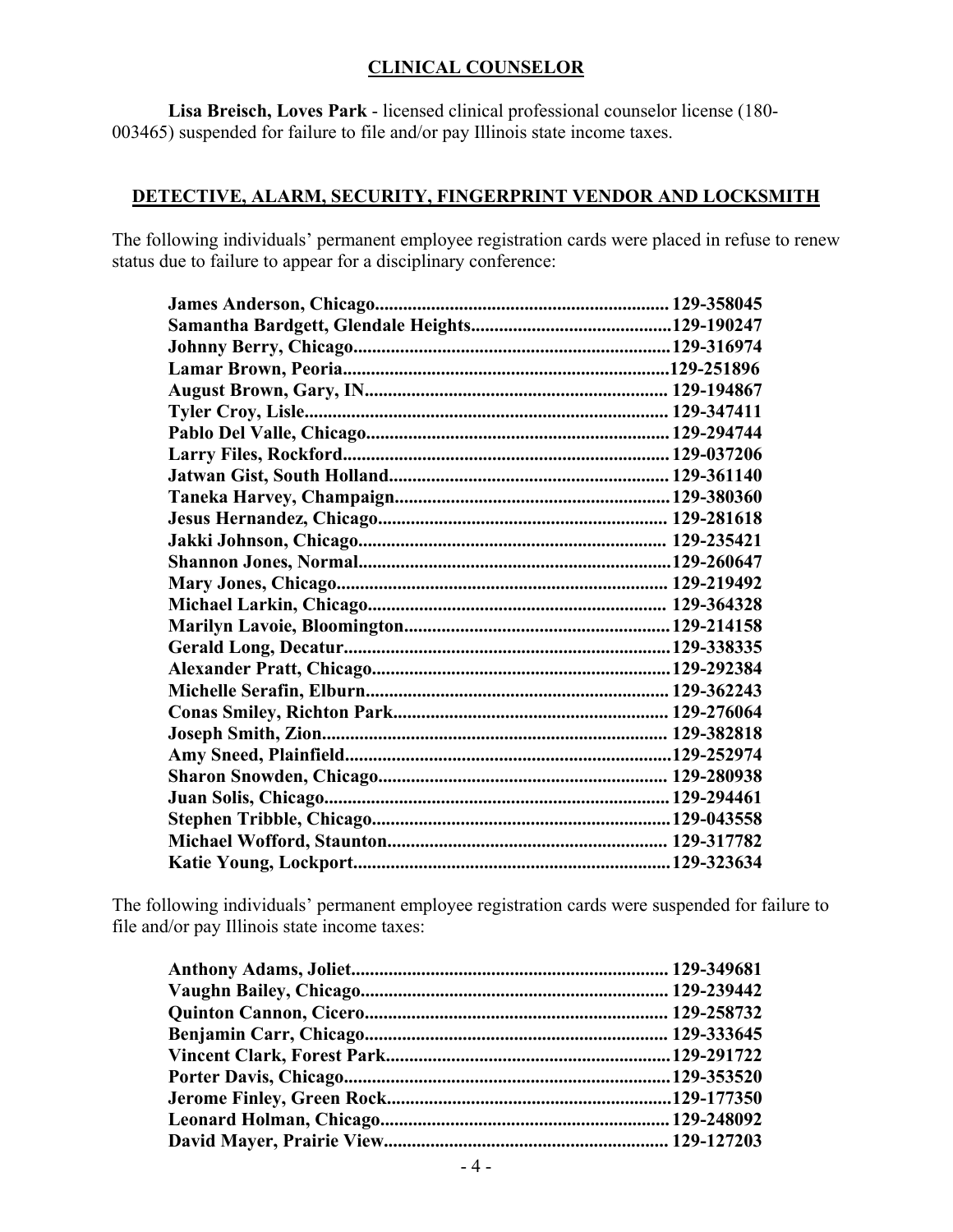The following individuals' permanent employee registration cards were suspended for being more than 30 days delinquent in the payment of child support:

**Terrence Abdurrahim, Crown Point, IN** - permanent employee registration card (129app3539671) to be issued and placed on probation for one year due to criminal conviction.

**Marlow Allen, St. Louis, MO** - permanent employee registration card (129-395370) issued and placed on probation for two years due to criminal convictions.

**Jame Anderson, Chicago** - permanent employee registration card (129-395385) issued and placed on non-reporting probation for two years as a result of the January 12, 2011 criminal felony conviction for Unlawful Possession of a Controlled Substance.

**Ameer Armstrong, Chicago** - permanent employee registration card (129-395386) issued and placed on probation for one year due to a conviction in 2013 for resisting a police officer.

**Robert Atkins, Riverdale** - permanent employee registration card (129-334577) placed on probation for two years due to criminal convictions.

**Denisha Banks, Chicago** - permanent employee registration card (129-395372) issued and placed on probation for two years due to criminal convictions.

**Ryan Barber, South Bend, IN** - permanent employee registration card (129-395373) issued and placed on probation for one year due to criminal convictions and failure to report.

**Princella Brown, Chicago** - permanent employee registration card (129-178820) indefinitely suspended for a minimum of 18 months due to criminal convictions.

**Kaci Eberhardt, Bethalto** - permanent employee registration card (129-395375) issued and placed on probation for one year due to criminal convictions.

**Travis Fraley, Chicago** - permanent employee registration card (129-395383) issued and placed on indefinite probation for a minimum of two years due to being convicted in Cook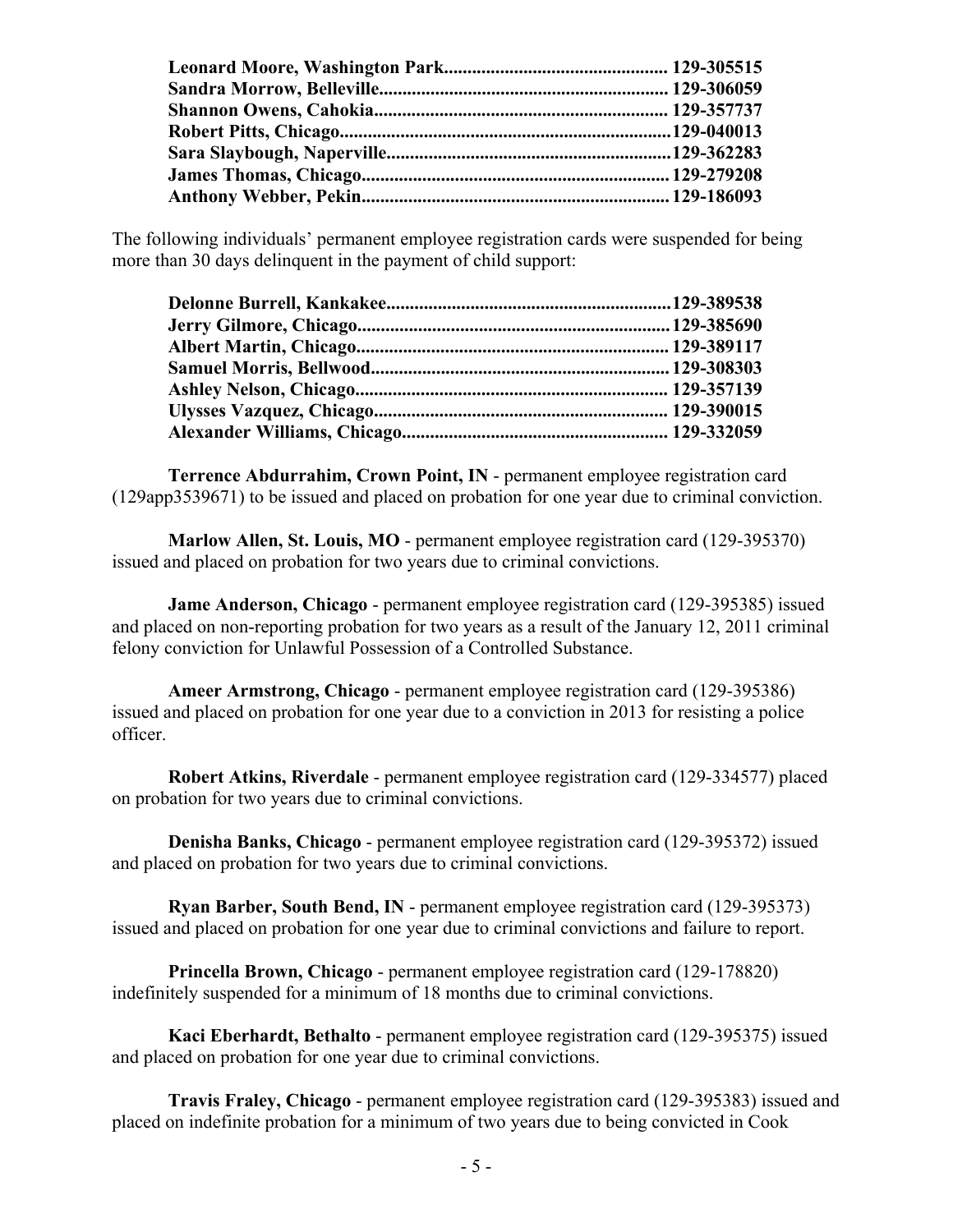County Illinois for possession of a controlled substance, for criminal drug conspiracy and for possession of a controlled substance.

**Jamell Franklin, Dolton** - permanent employee registration card (129-354251) placed on probation for 18months for failing to notify the Department of an arrest and conviction of the offense of aggravated unlawful use of a weapon in Cook County in 2014.

**Shirley Haywood, Chicago** - permanent employee registration card (129-279676) restored to probation for two year, effective upon payment of fees and filing of forms.

**Keenda Lawrence, Chicago** - permanent employee registration card (129-395379) issued and placed on probation for two years due to criminal convictions.

**Ronald Lye, Aurora** - permanent employee registration card (129-130759) restored on probation for two years effective upon payment of fees and filing of forms.

**Gregory Reed, Chicago** - permanent employee registration card (129-032786) placed on probation for two years due to conviction for theft and unlawful use of a weapon conviction from 1997.

**Francisco Samayoa, Crest Hill** - permanent employee registration card (129-138498) renewed with indefinite probation for a minimum of two years, effective upon payment of fees and filing of forms.

**Jeffrey Stapleton, Norridge** - permanent employee registration card (129-258930) revoked as Respondent was convicted of the felony offense of false personating of a police officer and official misconduct.

**William Stewart, Chicago** - permanent employee registration card (129-395367) issued and placed on probation for one year due to criminal conviction.

**Pasha Warner, East Chicago, IN** - permanent employee registration card (129app3500723) issued and placed on probation for three years due to criminal convictions.

**Anthony Williamson, Chicago** - permanent employee registration card (129-395382) issued and placed on probation for two years due to criminal convictions and failure to report.

#### **FUNERAL DIRECTOR AND EMBALMER**

**John Grady, Chicago** - funeral director and embalmer license (034-015295) suspended for failure to file and/or pay Illinois state income taxes.

**Randy Kistler, Olney** - funeral director and embalmer license (034-010997) suspended for 90 days and fined \$5,000 based upon allegations of withholding the release of cremated remains without cause.

**Clayton Pagel, St. Elmo** - funeral director and embalmer license (034-015646) reprimanded and fined \$1,000 after failed to file a death certificate in a timely manner.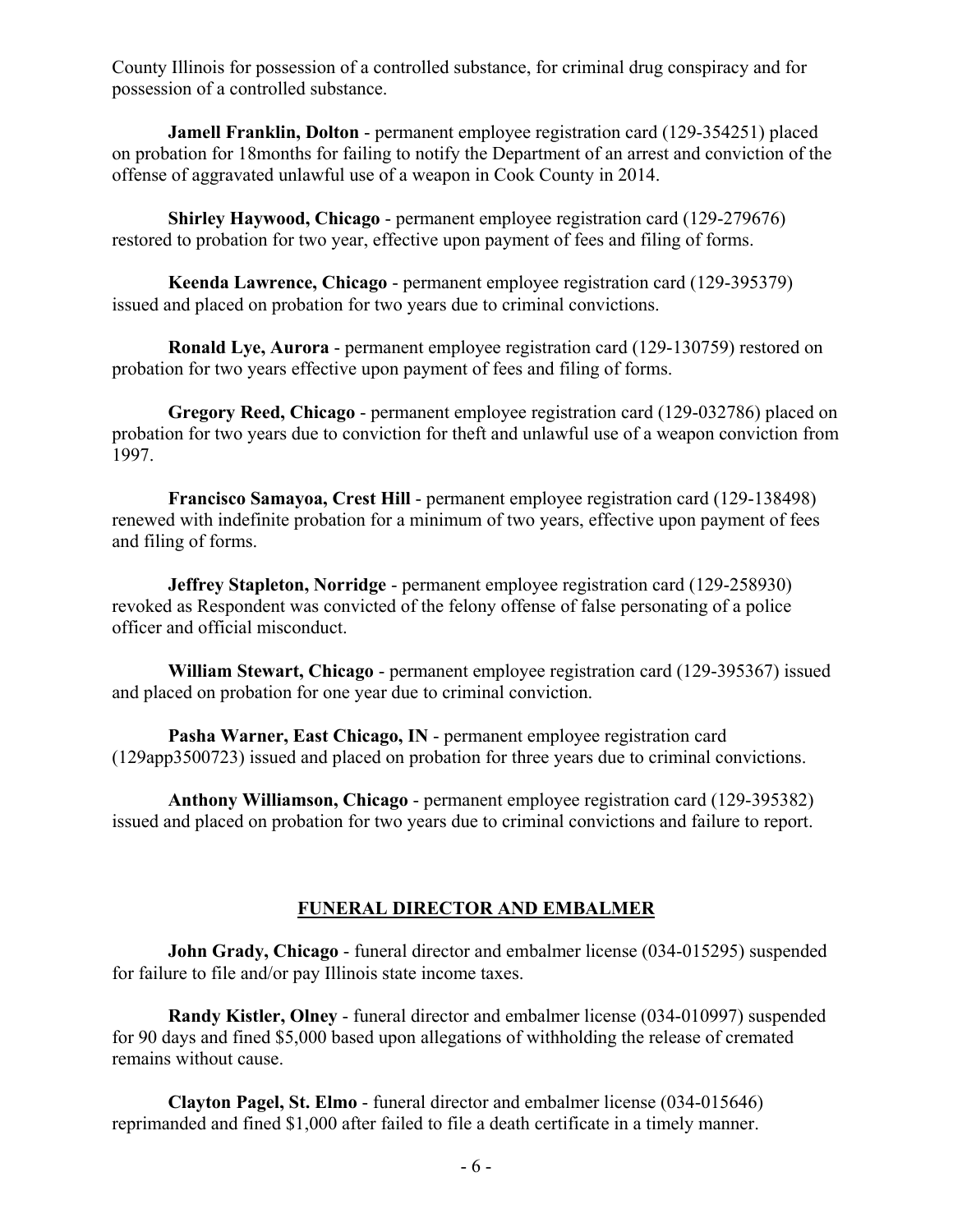**DuShawn Smith, Chicago** - funeral director and embalmer license (034-016056) suspended for 30 days and fined \$5,000 after failed to file four death certificates in a timely manner and failed to sign a statement of goods and services.

**Sean Williams, Chicago –** (unlicensed) ordered to cease and desist the unlicensed practice as a funeral director and embalmer.

#### **HOME INSPECTION**

**John Sullivan, Posen** - home inspector license (450-011496) issued and placed on probation for three years due to his prior discipline on an Illinois appraisal license.

#### **MASSAGE THERAPIST**

**Julia Helton, Geneva** - massage therapist license (227-018621) issued and placed on two year non-reporting probation as a result of pleading guilty and being convicted in April 2012 of a criminal felony charge for Possession with Intent to Distribute a Controlled Substance and for an April 2014 sister-state disciplinary action imposed by the Missouri Board of Therapeutic Massage upon Respondent's student license, based upon the same April 2012 criminal felony conviction.

**Elizabeth Hrycyk, Chicago** - massage therapist license (227-005406) suspended for failure to file and/or pay Illinois state income taxes.

**Kelly Klinger, Gardner** - massage therapist license (227-018620) issued and placed on two year non-reporting probation as a result of pleading guilty and was convicted of a June 2011 criminal felony charge for Theft by A Bank Employee.

**Machele Williams, Schererville, IN** - massage therapist license (227-018627) issued and placed on probation for three years as a result of pleading guilty in October 1998 of a criminal misdemeanor charge for Retail Theft; being convicted in April 2003 of a criminal felony charge for possession of Counterfeit Card; and being convicted in July 2005 of a criminal felony for Aggravated Reckless Driving.

#### **MEDICAL**

**Brenda Bailey, Forest Park -** physician and surgeon license (036-139553) issued and placed on indefinite probation for a minimum of two years based on allegations that Applicant failed to notify IL DCFS of suspected child abuse by a family member that allegedly occurred in Applicant's household.

**Arthur Bell, Milford, OH** - physician and surgeon license (036-100727) placed in refuse to renew status after his application for DEA Certificate of Registration was denied in August 2015.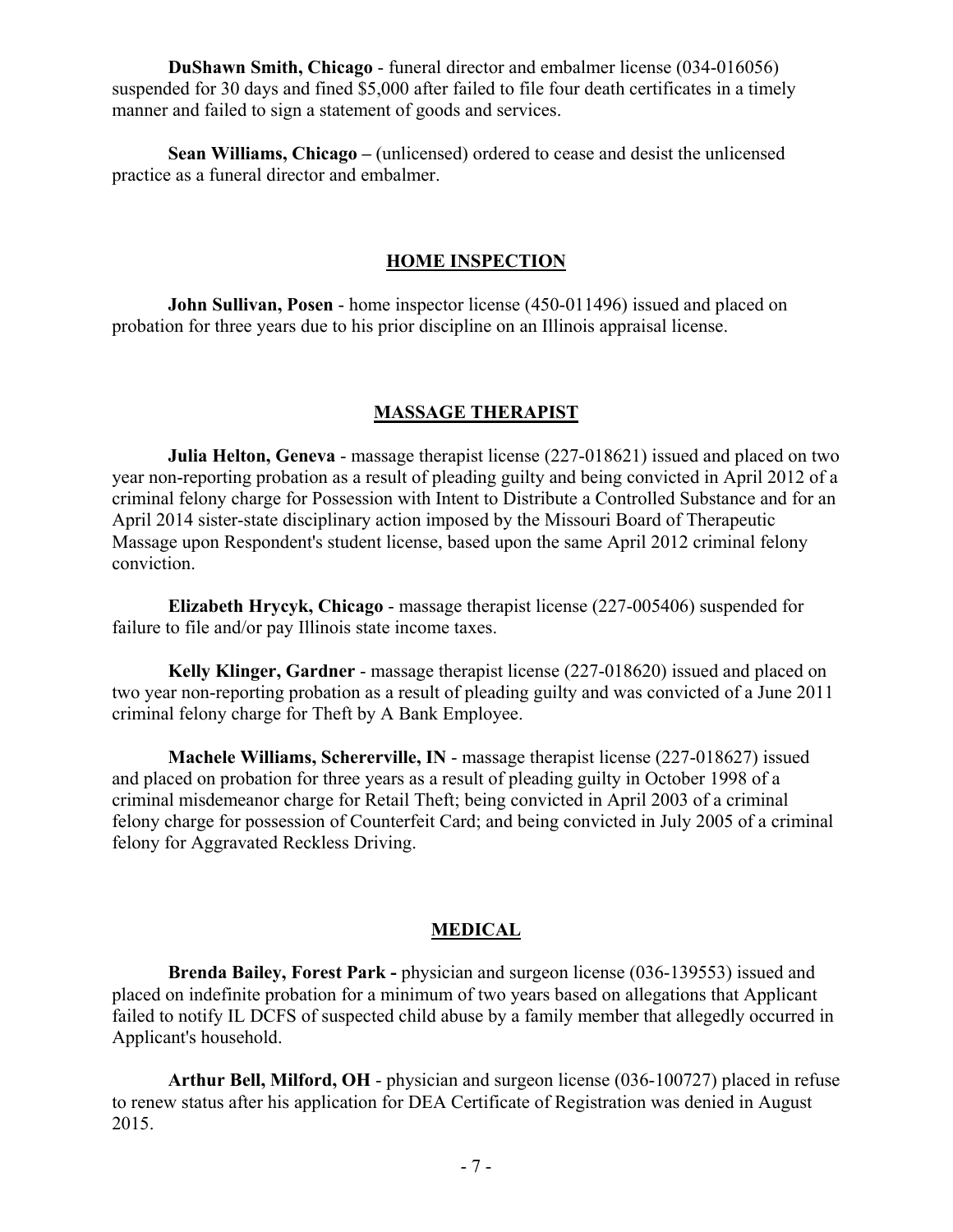**Pradeep Bhatia, Aurora** - physician and surgeon license (036-083980) indefinitely suspended for a minimum of six months based on unprofessional conduct/sexual misconduct with a patient.

**Michael Darmadi, Vandalia** - physician and surgeon license (036-097600) suspended for 90 days, followed by indefinite probation for a minimum of five years and fined \$50,000 for his failure to disclose disciplinary actions on his Department and DEA renewal application.

**Beverly Deck, Oak Park -** physician and surgeon license (036-087476) suspended for failure to file and/or pay Illinois state income taxes.

**Facundo Duvale, Burr Ridge -** physician and surgeon license (036-085934) automatically, indefinitely suspended for a minimum of six months based on a violation of probation.

**Wilbur Franklin, Denver, CO** - physician and surgeon license (036-042720) restored and to be placed on an Inactive status.

**Abel Garibaldi, Oconomowoc, WI -** physician and surgeon license (036-058277) indefinitely suspended due to sister-state disciplines in the states of Oregon and Virginia.

**Daniel Gibson, Normal -** physician and surgeon license (036-139233) automatically, indefinitely suspended because Respondent relapsed in his substance abuse disorder, in violation of his Care, Counseling and Treatment Agreement.

**John Giroux, Shiloh -** physician and surgeon license (036-074739) reprimanded and fined \$5,000 because Dr. Giroux, a pediatrician, closed his office in Joliet, Illinois and sent his patients' records to the office of a physician in Orland Park, Illinois without doing any of the following: informing any of his patients' parents that he was closing his Joliet office, providing parents with the opportunity to pick up patients' records from his Joliet office or notifying parents to pick up patients' records from the physician in Orland Park..

**Maria Kwang, Outremont, Canada -** physician and surgeon license (036-122296) restoration application withdrawn after she received a Notice of Intent to Deny issued by the Department.

**George Lagorio, Des Plaines** - physician and surgeon license (036-036615) placed on indefinite probation for a minimum of two years after failed to appropriately treat an elevated prothrombin level in a patient under his care.

**Stephen Madry, Elk Grove Village** - physician and surgeon license (036-090205) reprimanded, must complete coursework and fined \$10,000 because in 2006, Dr. Madry submitted an excised lesion to a pathologist and then failed to obtain the pathologist's report and relay the pathologist's diagnosis of melanoma to his patient.

**Gurcharan Randhawa, Marshalltown, IA** - physician and surgeon license (036- 085519) automatically, indefinitely suspended for a minimum of six months based on a violation of probation.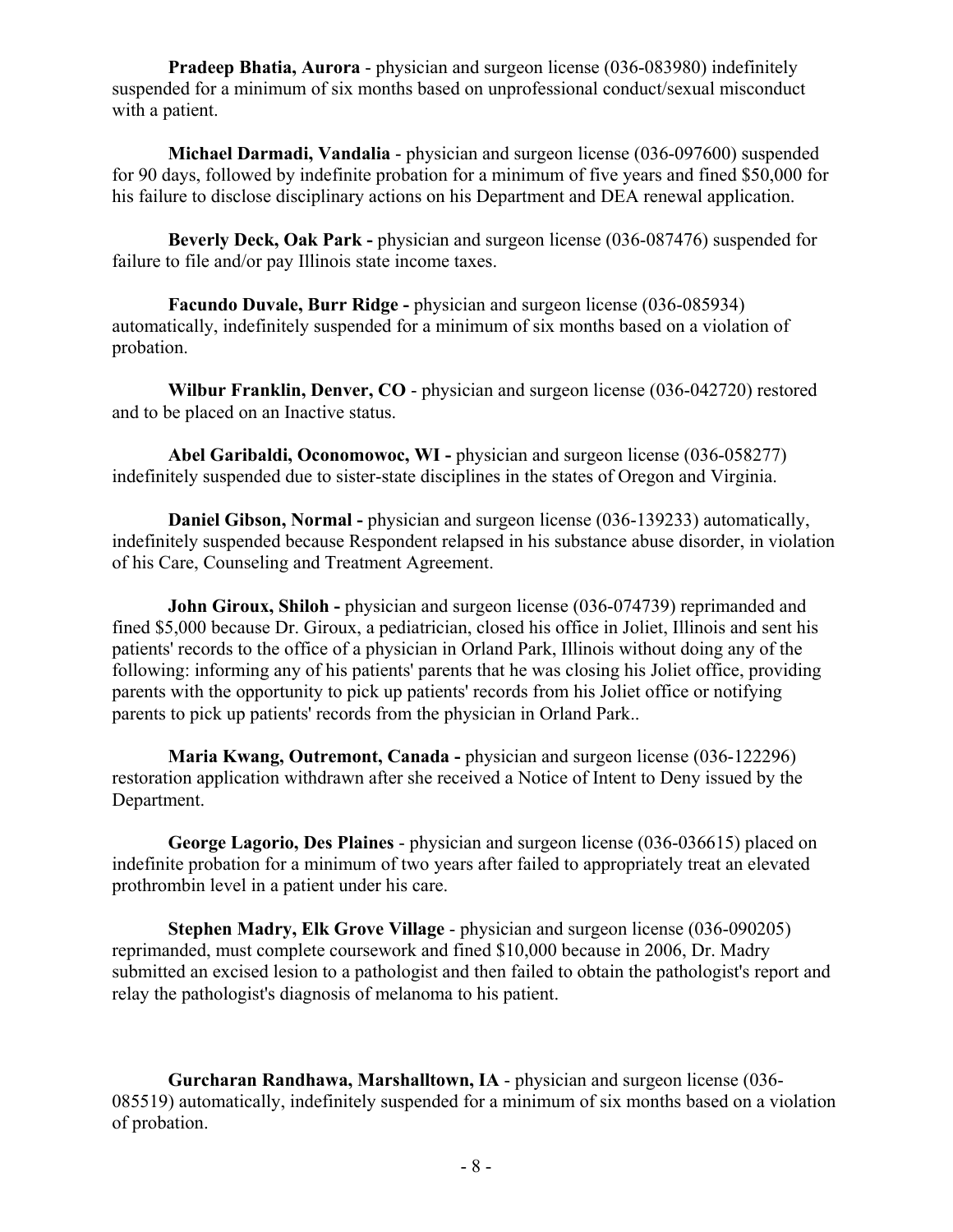**Nwanneka Richardson, Flossmoor** - physician and surgeon license (036-102719) indefinitely suspended because, in 2012, Dr. Richardson prescribed controlled substances to a patient with a drug dependency problem without any evaluation of the necessity for the

prescriptions; furthermore, from 2009 through 2011, Dr. Richardson prescribed controlled substances to a patient who was a family member without properly evaluating the patient for any drug-related behavior.

**Margaret Sierantowicz, South Barrington** - physician and surgeon license (036- 076209) voluntarily surrendered after entered into settlement agreement with Illinois Department of Healthcare and Family Services whereby she withdrew from participation in the MAP for 12 months while peer review process was initiated.

**Michael Smith, Champaign** - physician and surgeon license (036-114524) reprimanded and fined \$1,000 because in 2011, Dr. Smith failed to properly follow up on a patient's abnormal uterine bleeding and PAP results.

**Stevan Zimmer, Bismark, ND** - physician and surgeon license (036-108265) placed in refuse to renew status due to a sister-state discipline in the state of West Virginia.

**Donald Havey, Chesterfield, MO -** chiropractic license (038-011447) placed in refuse to renew status after pled guilty to one count of Health Care Fraud.

**Michel Roy, Chicago -** chiropractic license (038-011609) indefinitely suspended because in 2012, Respondent placed, or caused to be placed, a job posting on the Craigslist web site for a receptionist for his chiropractic office, Health Solutions in Skokie, Illinois; Respondent conducted "group interview" of approximately 90 job applicants; Respondents gave gift certificates for free "comprehensive wellness screenings" to interviewees; some interviewees underwent the screening, where Respondent recommended the interviewees pay for additional treatment; some interviewees paid for additional treatment because they thought it would increase the likelihood they would be hired for the receptionist job; Respondent never hired a receptionist.

**Brett St. Aubin, Chicago -** chiropractor license (038-010098) indefinitely suspended due to unprofessional conduct, and misrepresentation on his license application.

**Gregory Zimmerman, Batavia** - chiropractor license (038-008924) indefinitely suspended for a minimum of two years for purchasing and distributing anabolic steroids, a Schedule III Controlled Substance, as well as Human Growth Hormones, which were purchased from foreign countries, including China.

#### **NURSING**

**Lisa Anderson, Pinnacle, NC** - registered nurse license (041-370034) placed in refuse to renew status based on a 2015 PA suspension which was based on a 2011 Kansas revocation for failing to re-disclose on the KS renewal a 1983 DUI initially revealed on the original application to Kansas in 2008.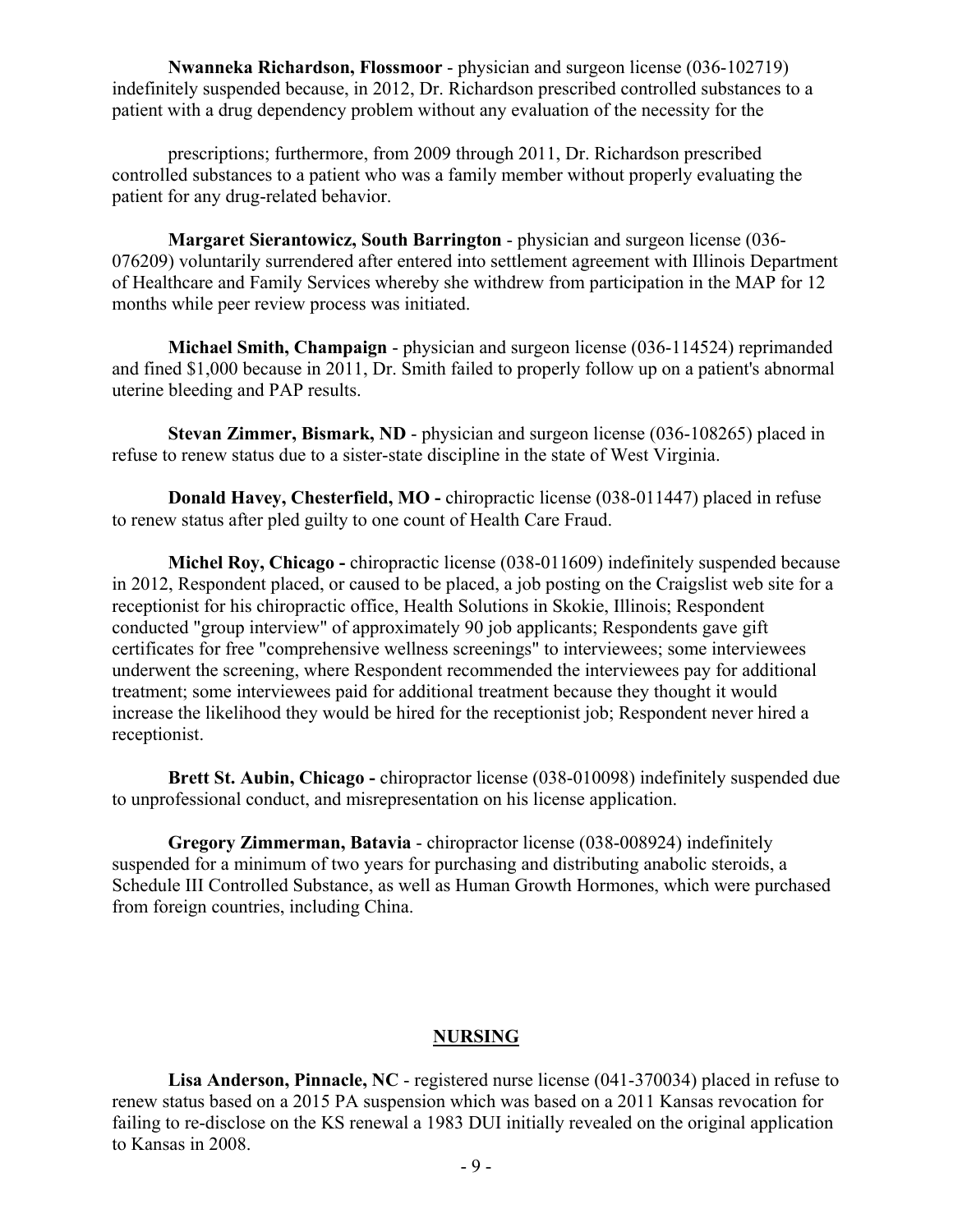**Nancy Applegate, St. Peters, MO** - registered nurse license (041-381210) permanently surrendered with discipline due to drug diversion on or about May 23, 2013.

**Benjamin Bailey, Holton, MI** - registered nurse license (041-323301) placed in refuse to renew status due to having had his Michigan, Nevada, and California nursing licenses disciplined.

**Julia Beals, Champaign** - registered nurse license (041-374406) suspended for failure to file and/or pay Illinois state income taxes.

**Robin Beard, Green Valley, AZ** - registered nurse license (041-296649) placed in refuse to renew status due to a sister-state discipline in the state of Arizona as registered nurse license was indefinitely suspended due to psychological impairment or mental disorder and for failure to notify Illinois Board of Nursing of her prior discipline by the Arizona Board of Nursing.

**Eva Bender, Dyer, IN** - registered nurse license (041-372026) indefinitely suspended for a minimum of six months for a sister-state discipline regarding substance abuse.

**Patricia Blalock-Allison, Vonyers, GA** - registered nurse license (041-326745) suspended for failure to file and/or pay Illinois state income taxes.

**Brenda Bourne, Gladstone, MO** - registered nurse license (041-214738) placed in refuse to renew status after her Missouri nursing license was suspended and for failure to report same.

**Michelle Broadhurst, St. Charles, MO** - registered nurse license (041-257222) placed in refuse to renew status after her Missouri nursing license was suspended and for failure to report same.

**Jennifer Brown, Pekin** - registered nurse license (041-384939) indefinitely suspended for a minimum of six months for having tested positive for methamphetamines and amphetamines during a for cause drug screen while employed at Proctor Hospital, located in Peoria, Illinois.

**Lori Capparelli, Chicago** - registered nurse license (041-310109) reprimanded after Respondent falsified home health records, while employed as a registered nurse; repaid her employers and no patient harm.

**Kimberly Decker, Rock Island** - registered nurse license (041-366964) indefinitely suspended for a minimum of six months for diversion of controlled substances from two facilities in the state of Illinois.

**Sarah Delashmit, Highland** - registered nurse license (041-395696) indefinitely suspended for a minimum of one year for failure to report three reciprocal state disciplines of voluntary surrender (OK), revocation (MO), and indefinite suspension (VA) for inability to practice due to mental health status.

**Denise Fryrear, Stronghurst** - registered nurse license (041-380240) reprimanded for being terminated from a facility in the state of Illinois for administering Xanax medication to a resident to promote sleep without a physician order. There was no patient harm.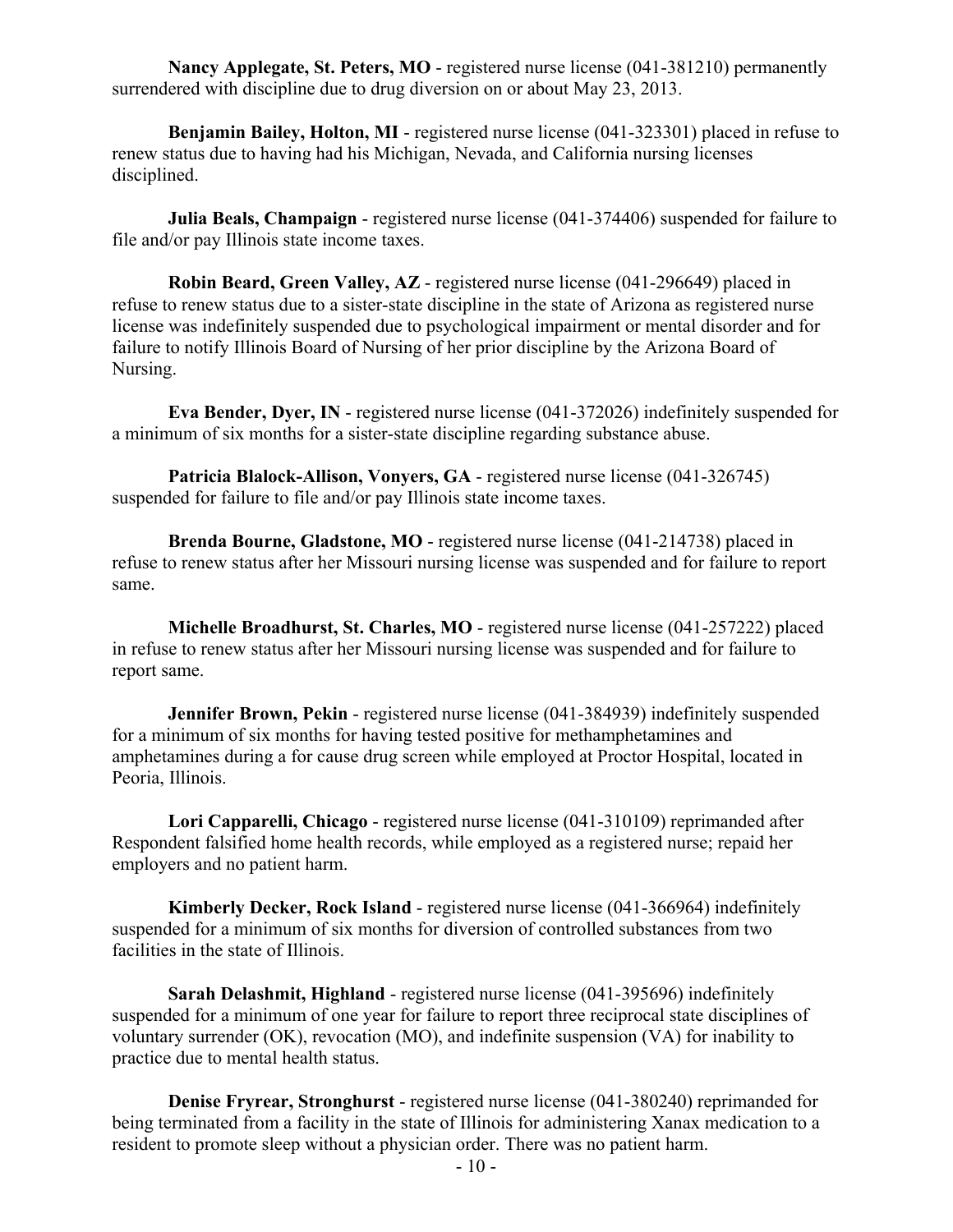**Linda Gamble, Woodbury, MN** - registered nurse license (041-283641) placed in refuse to renew status after having had her Texas nursing license revoked.

**Christine Garza, Sachse, TX** - registered nurse license (041-175331) placed on indefinite probation for a minimum of one year for a sister-state discipline imposed in April 2015 by the State of Texas Board of Nursing.

**Janell Heimstaedt, Downers Grove** - registered nurse license (041-333399) placed in refuse to renew status due to having had her Texas nursing license disciplined.

**Laura Heylek, Genoa** - registered nurse license (041-259980) placed in refuse to renew status for having had her Arizona nursing license disciplined for dependence on alcohol or other substances.

**Phillis Holderfield, Dallas, TX** - registered nurse license (041-375239) placed in refuse to renew status due to having had her Texas nursing license disciplined due to diverting controlled substances.

**Patricia Hoover, Dolton** - registered nurse license (041-332457) suspended for failure to file and/or pay Illinois state income taxes.

**Tabitha Huey, Munster, IN** - registered nurse license (041-436893) issued and placed on a non-reporting probation for one year due to a six year-old and a thirteen year-old driving while intoxicated violation.

**Mary Hultman, Joplin, MO** - registered nurse license (041-297306) placed in refuse to renew status for having had her Missouri license disciplined for practicing with an expired license.

**Sherri Hurley, Joliet** - registered nurse license (041-274400) suspended for failure to file and/or pay Illinois state income taxes.

**Tonya Jaime, Godfrey** - registered nurse license (041-387138) placed in refuse to renew status for failing to place a hold on a patient's medication, resulting in patient's death.

**Carrie Jones, Chicago Ridge** - registered nurse license (041-340405) placed on indefinite probation with work restrictions for a minimum of three years based on diversion and possible impairment.

**Diane Jordan, Carbondale** - registered nurse license (041-207428) placed in refuse to renew status due to having had her Texas nursing license disciplined.

**Jacklyn Kaenel, Tamaroa** - registered nurse license (041-372204) placed in refuse to renew status for having her Texas nursing license placed on probation for falsifying records, failure to maintain adequate or accurate records, unprofessional conduct, and error in prescribing, dispensing, or administering medication.

**Kristen Keim, Chicago -** registered nurse license (041-297904) placed in refuse to renew status after her Arizona nursing license was suspended and for failure to report same.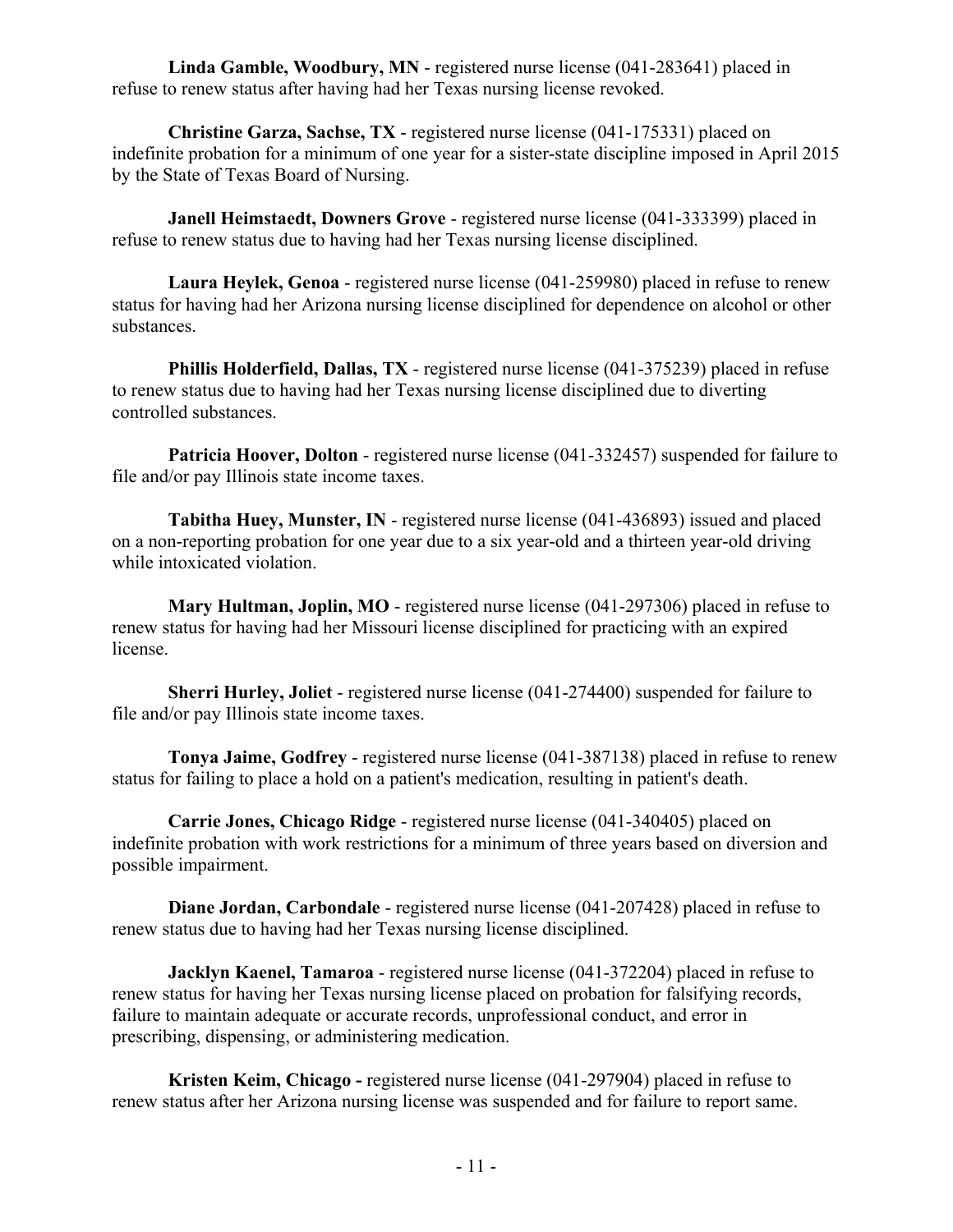**Darlene Kouri, Waukegan** - registered nurse license (041-122693) suspended for failure to file and/or pay Illinois state income taxes.

**Richard Kunkel, Rockford** - registered nurse license (041-375016) indefinitely suspended for a minimum of six months for inability to practice with reasonable judgment, skill or safety.

**Edwin Makasiar, Lombard** - registered nurse license (041-288318) suspended for being more than 30 days delinquent in the payment of child support.

**Angela McGowan, Herrin** - registered nurse license (041-327047) reprimanded for having provided a single Xanax tablet to a co-worker from her personal supply - there was no patient harm.

**Somporn Nuntaya, Gilbert** - registered nurse license (041-172185) suspended for failure to file and/or pay Illinois state income taxes.

**Michelle Parkhouse, Lewistown** - registered nurse license (041-315721) reprimanded after she abandoned her assignment at a facility in the state of Illinois after she received a report.

**Ashley Roosevelt, Grayville** - registered nurse license (041-372022) placed in refuse to renew status due to unprofessional conduct. On or about July 7, 2015, Respondent was found guilty of Class 2 Felony Possession of Methamphetamine, Class 4 Felony Possession of a Controlled Substance (Counts II and III), and Misdemeanor Possession of Cannabis (Count IV).

**Judith Rotholz, Wharton, TX** - registered nurse license (041-102735) placed in refuse to renew status due to having had her Texas nursing license disciplined.

**Delvin Rush, Atlanta, GA** - registered nurse license (041-392200) placed in refuse to renew status for a minimum of six months for having voluntarily surrendered her privilege to practice as a registered nurse in the state of Texas for a violation of a facility controlled substance medication administration policy and procedure.

**Melissa Sandoval, Fort Worth, TX** - registered nurse license (041-285931) placed in refuse to renew status due to having had her Texas nursing license disciplined.

**Kristina Santee, Chicago** - registered nurse license (041-294145) placed in refuse to renew status after her North Carolina nursing license was revoked and for failure to report same.

**Christopher Schacke, Commerce, GA** - registered nurse license (041-430209) issued with reprimand due to a sister-state discipline.

**Brandy Schulz, McHenry** - registered nurse license (041-310596) placed in refuse to renew status due to having had her Arizona nursing license disciplined.

**Debra Stark, Union, MO** - registered nurse license (041-357846) reprimanded due to having voluntarily surrendered her California registered nurse license.

**Kate Stropes, Lombard -** registered nurse license (041-362655) placed on indefinite probation with work restrictions for a minimum of three years, only first two years are reporting,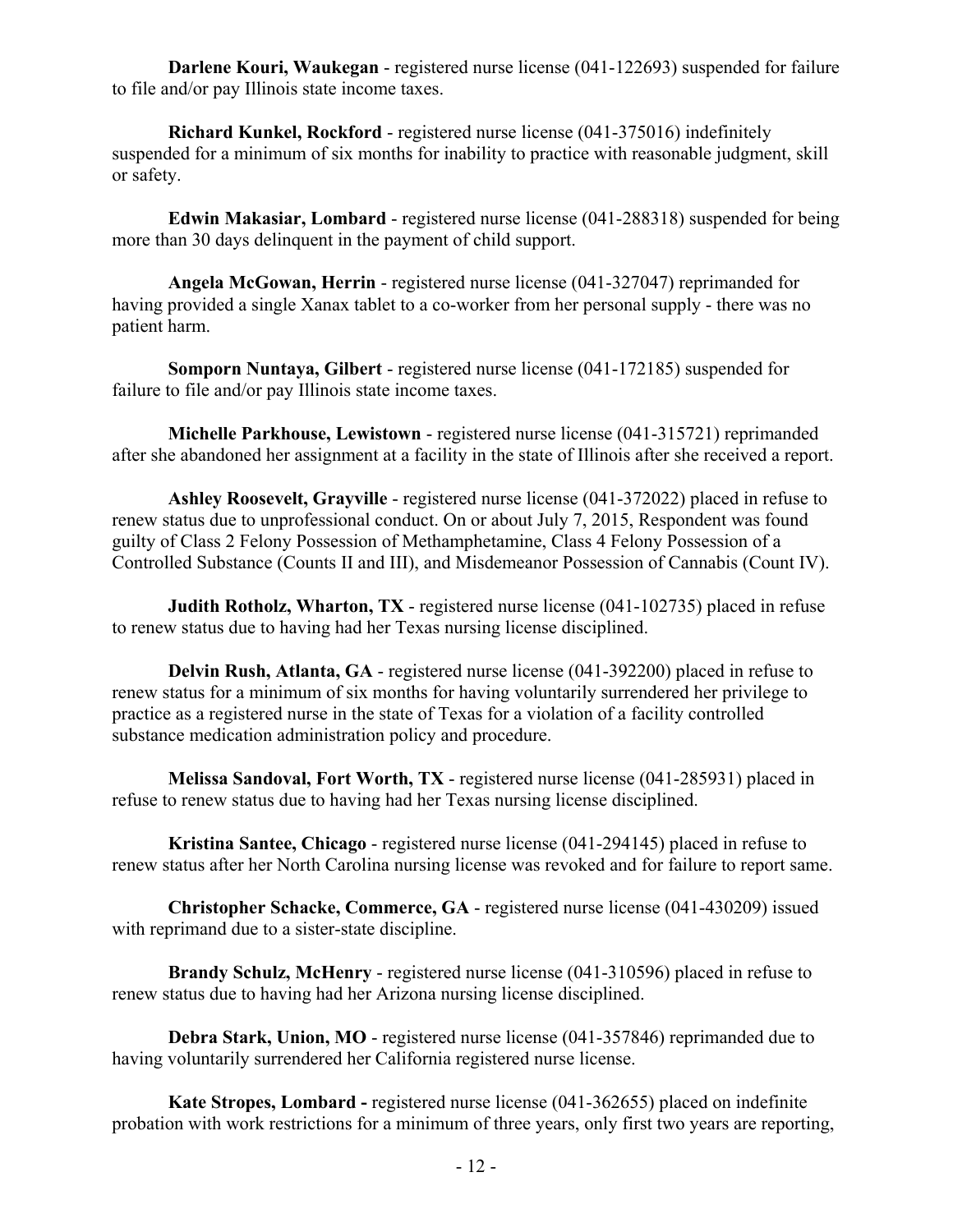due to drug addiction and taking prescriptions from an Advocate Good Samaritan Hospital doctor with whom she worked.

**Karen Sweet, Crown Point, IN -** registered nurse license (041-261361) placed in refuse to renew status for having her Indiana nursing license placed on probation after a period of suspension.

**Vicki Warrick, Springfield** - registered nurse license (041-214019) reprimanded and must complete coursework as a result of the Department having been notified through an Office of the Inspector General Report that in January 2013, Respondent, while employed as a registered nurse at a facility in the state of Illinois, waited to send a patient to a clinic appointment instead of to a hospital when said patient exhibited signs of a worsening condition of a decubitis ulcer which ultimately required surgery, deterioration of his overall health.

**Deborah Whitehurst, Chicago** - registered nurse license (041-314178) placed in refuse to renew status due to a sister-state discipline in the state of Kentucky when Respondent's registered nurse and advanced practice nurse licenses were reprimanded due to acting in a manner inconsistent with the practice of nursing.

**Carrie Williams, Parker, CO** - registered nurse license (041-360628) placed in refuse to renew status due to sister-state disciplines in the states of Colorado, California, and Indiana.

**Christina Chapman, Palatine** - licensed practical nurse license (043-077192) placed in refuse to renew status after having had her New York nursing license disciplined.

**Bryanna Davis, Hillsboro** - licensed practical nurse license (043-113864) placed on indefinite probation for a minimum of two years for having tested positive for marijuana during a pre-employment screen, on or about April 15, 2015, and due to having two convictions for driving under the influence, one in 2011 and one in 2014.

**Claudette Davis, Red Bud** - licensed practical nurse license (043-088663 indefinitely suspended for a minimum of six months after she pled guilty to, and was found guilty of, one count of Holding Out to Practice Medicine Without a License and one count of Obtain License by Fraud, Class 4 Felonies.

**Eva Fred, Benton** - licensed practical nurse license (043-020660) suspended for failure to file and/or pay Illinois state income taxes.

**Pamela Gaines, Chicago** - licensed practical nurse license (043-063274) automatically, indefinitely suspended for a minimum of 12 months for a violation of the terms or conditions or a Consent Order.

**Stacy Gorton, Beloit, WI** - licensed practical nurse license (043-080254) placed in refuse to renew status for having had her Alabama nurse license disciplined and for failure to report same.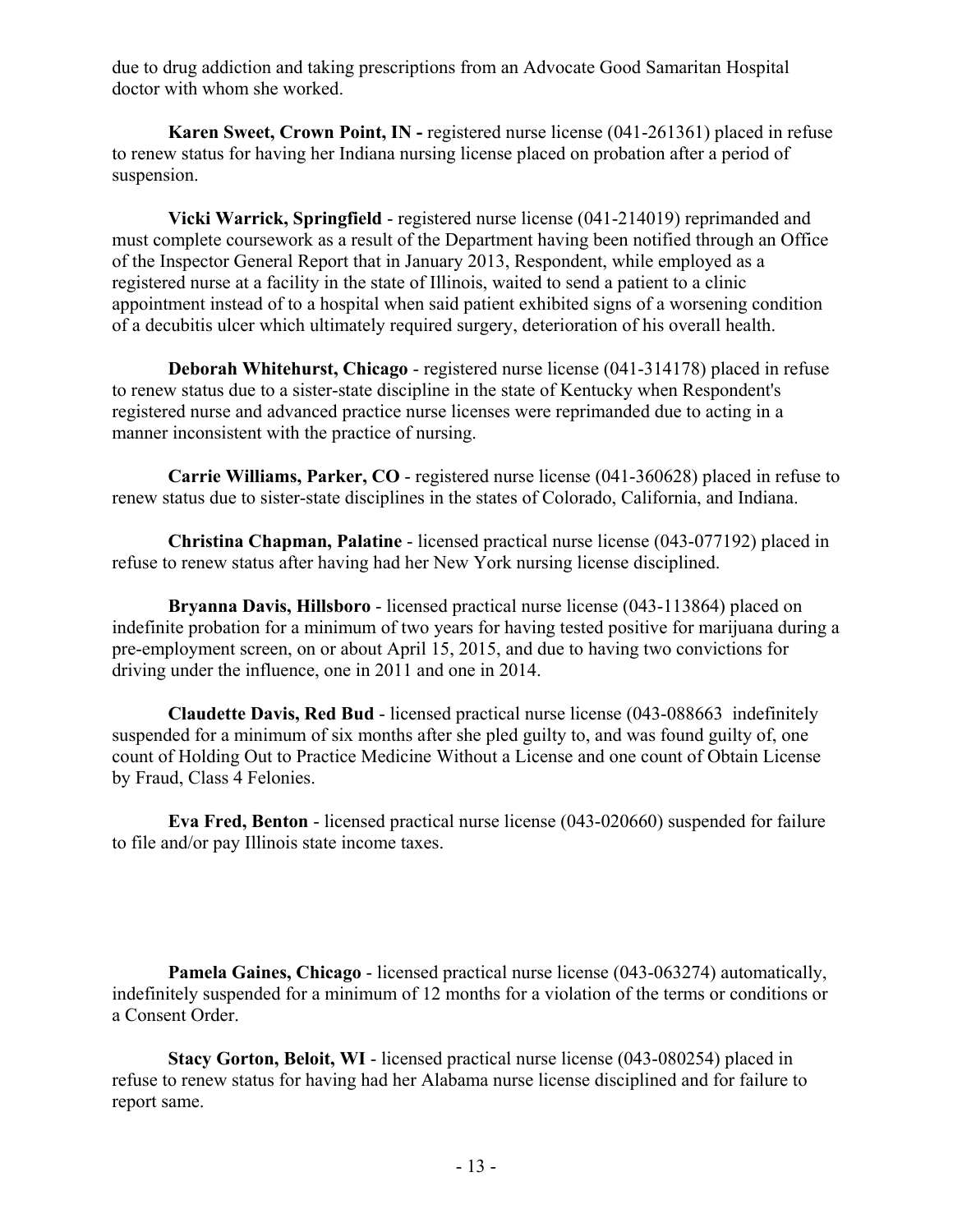**Leland Hank, Monmouth** - licensed practical nurse license (043-103954) suspended for being more than 30 days delinquent in the payment of child support.

**Kara Headlam, Elizabethtown** - licensed practical nurse license (043-113527) indefinitely suspended for a minimum of six months based on a misdemeanor conviction for shoplifting and failure to report an adverse finding by another jurisdiction.

**Minnie Jones, Chicago** - licensed practical nurse license (043-055711) placed in refuse to renew status due to having had her Oklahoma nursing license disciplined.

**Michelle Lobner, Rockton** - licensed practical nurse license (043-116562) suspended for failure to file and/or pay Illinois state income taxes.

**Michelle Lobner, Rockton** - licensed practical nurse license (043-116562) suspended for failure to file and/or pay Illinois state income taxes.

**Paula McKinzie, Mattoon** - licensed practical nurse license (043-110631) reprimanded for having been terminated by her nursing employer due to testing positive for marijuana.

**Chalice Redman, Brownstown** - licensed practical nurse license (043-107965) placed on probation for two years due to Ms. Redman having been terminated from Fayette County Hospital and Long Term Care due to testing positive for marijuana and failing to report said termination to the Department.

**Patricia Waddell, Chicago** - licensed practical nurse license (043-039587) suspended for failure to file and/or pay Illinois state income taxes.

**Shaunyetta Walton, Glendale Heights** - licensed practical nurse license (043-121924) issued and placed on indefinite probation for a minimum of one year after pled guilty in 2013 and 2014 to misdemeanor offenses regarding domestic issues.

**Alma Ward, East St. Louis** - licensed practical nurse license (043-046989) placed in refuse to renew status due to a sister-state discipline in the state of Missouri.

#### **OPTOMETRY**

**Tony's Food and Liquor, Sauk Village –** (unlicensed) assessed a \$250 civil penalty after its employees engaged in the unlicensed practice of optometry.

#### **ORTHOTICS**

**Riverside Health Equipment, Kankakee** – (unlicensed) ordered to cease and desist the unlicensed practice of orthotics.

#### **PHARMACY**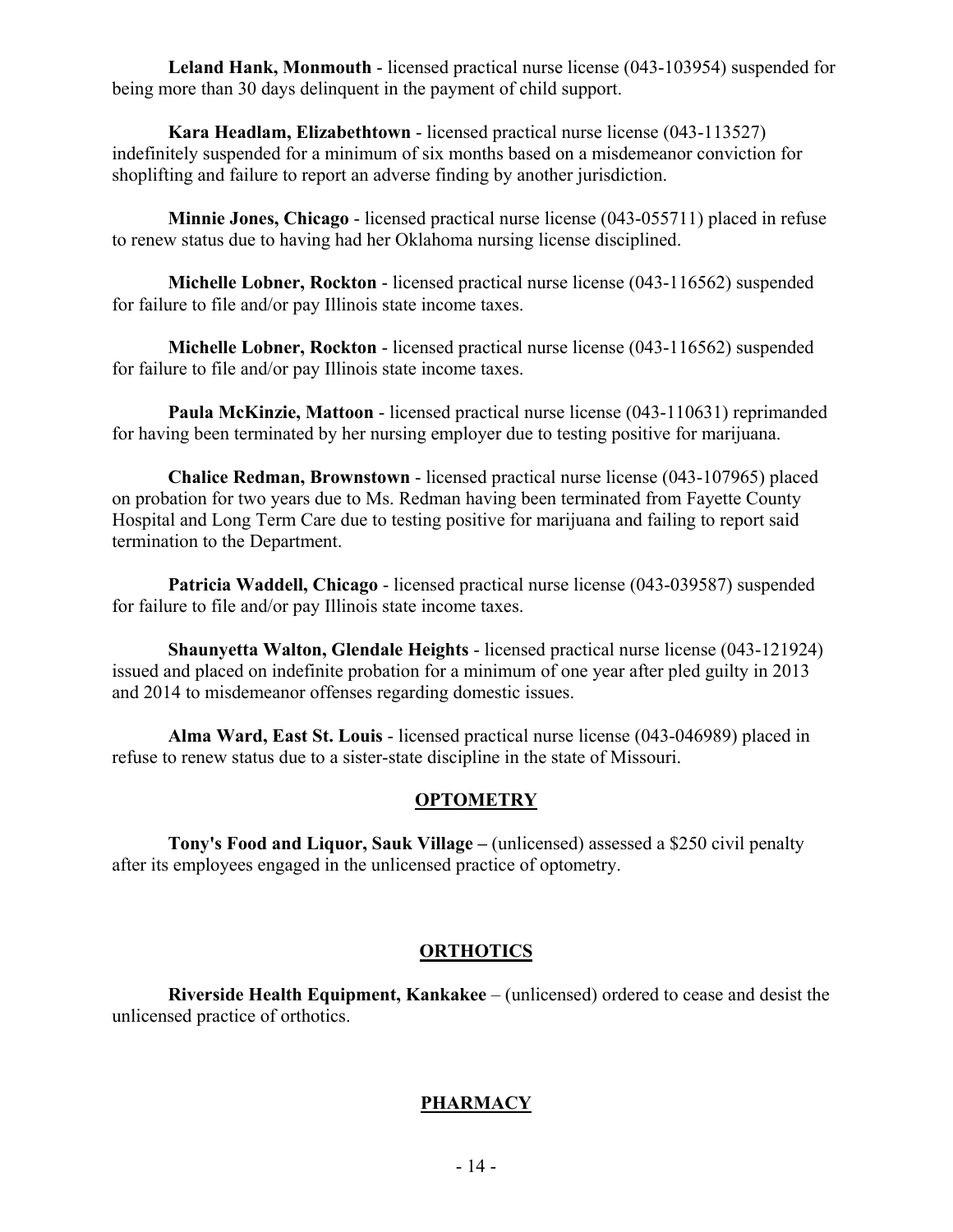**Priority Pharmaceuticals, San Diego, CA** - licensed drug distributor license (004- 001558) voluntarily surrendered after it voluntarily surrendered its California wholesale distributor license.

**Progressive Industries, Inc., Chicago** - licensed drug distributor license (004-001751) fined \$5,000 for a lapse of their Illinois license from December 31, 2012 to June 10, 2013.

**Tara Beemblossom, Ladd -** pharmacy technician license (049-185636) placed in refuse to renew status as a result of having been terminated by her pharmacy employer due to theft of United States currency.

**Tony Factly, Elgin** - pharmacy technician license (049-171790) suspended for being more than 30 days delinquent in the payment of child support.

**Katarina Funk, Springfield** - pharmacy technician license (049-194126) revoked after she tested positive for cocaine and marijuana on a pre-employment drug screen.

**Kelly Gates, Monticello** - pharmacy technician license (049-132505) suspended for being more than 30 days delinquent in the payment of child support.

**Cerena Jones, Champaign** - pharmacy technician license (049-230776) revoked after she was charged with possession of a controlled substance and theft.

**Jennifer Kelly, Worth** - pharmacy technician license (049-147238) placed in refuse to renew status for having been terminated by her pharmacy employer due to diverting controlled substances for personal use.

**Cinnamon Ollestad, Bridgeview** - pharmacy technician license (049-120660) revoked for having diverted controlled substances from her pharmacy employer.

**Jamie Strother, East Peoria** - pharmacy technician license (049-161758) placed in refuse to renew status for having pled guilty to or was found guilty of Burglary, Residential Burglary, and Possession of a Controlled Substance.

**Shelley Uhter, Lynwood** - pharmacy technician license (049-155951) automatically, indefinitely suspended for a minimum of 12 months for a violation of probation.

**Karen Vana, Darien** - pharmacy technician license (049-218626) placed in refuse to renew status after misappropriated a Schedule II Controlled Substance, Norco Tablets, for personal use from a patient's prescription while on the pharmacy premises at Carepoint Pharmacy, Schaumburg, Illinois on or about December 18, 2014.

**Heaven Willhite, Springfield** - pharmacy technician license (049-221454) suspended for 90 days, followed by indefinite probation for a minimum of two years for having been terminated by her pharmacy employer due to diverting controlled substances.

**Mary Lohroff, Gardnerville, NV** - pharmacist license (051-027905) reprimanded after her Nevada pharmacist license was reprimanded following allegations that she failed to follow proper procedures to properly examine and verify a prescription filled by a pharmacy technician.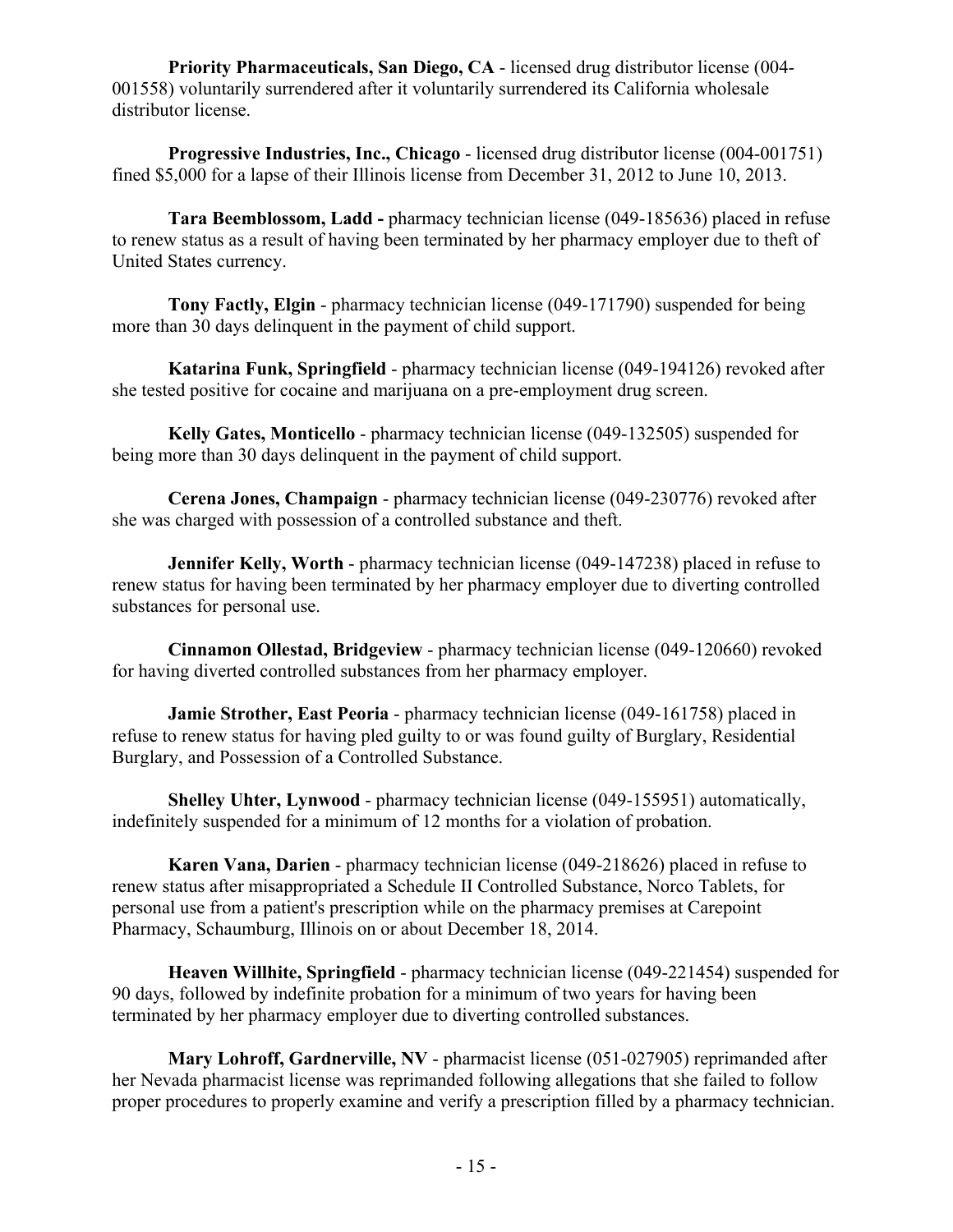**Robert Osborn, Rock Island** - pharmacist license (051-286964) reprimanded for having been terminated by his pharmacy employer due to diverting controlled substances.

#### **PHYSICAL THERAPY**

**Ramses Rivera, Bolingbrook** - physical therapist license (070-012990) reprimanded and fined \$2,500 due to deficient record keeping and improper billing of physical therapy services.

#### **PSYCHOLOGY**

**Darrell Nicks, Bull Valley** - clinical psychologist license (071-005092) reprimanded for a violation of the rules of professional conduct adopted by the Department.

**Karen Smith, Chicago** - clinical psychologist license (071-003724) reprimanded for a violation of the rules of professional conduct adopted by the Department.

#### **REAL ESTATE**

**Daniel Duncan, Arlington Heights** - real estate managing broker license (471-009005) indefinitely suspended and fined \$1,000 for failure to complete her continuing education requirement for the period of May 1, 2010 - April 30, 2013.

**Elizabeth Fisher, Chicago -** real estate managing broker license (471-015142) fined \$1,000 for failing to complete continuing education requirements on time for the reporting periods of 2010-2013 and 2013-2015.

**Kevin Folkerts, Chicago -** real estate managing broker license (471-004027) indefinitely suspended and fined \$1,000 for violating continuing education requirements.

**Wendy Frieden, Rock Island** - real estate managing broker license (471-007377) indefinitely suspended and fined \$1,000 for failure to complete her continuing education requirement for the period of May 1, 2010 - April 30, 2013.

**Jenny Fultz, Chicago** - real estate managing broker license (471-0098011) reprimanded and fined \$2,500 for violating continuing education requirements.

**Elisabeta Iminovici, Oak Park** - real estate managing broker license (471-011177) is reprimanded and fined \$1,000 for violating continuing education requirements.

**Edward Lang, Darien** - real estate managing broker license (471-014856) reprimanded and must complete coursework for his failure to act in the best interest s of his client while managing real estate property.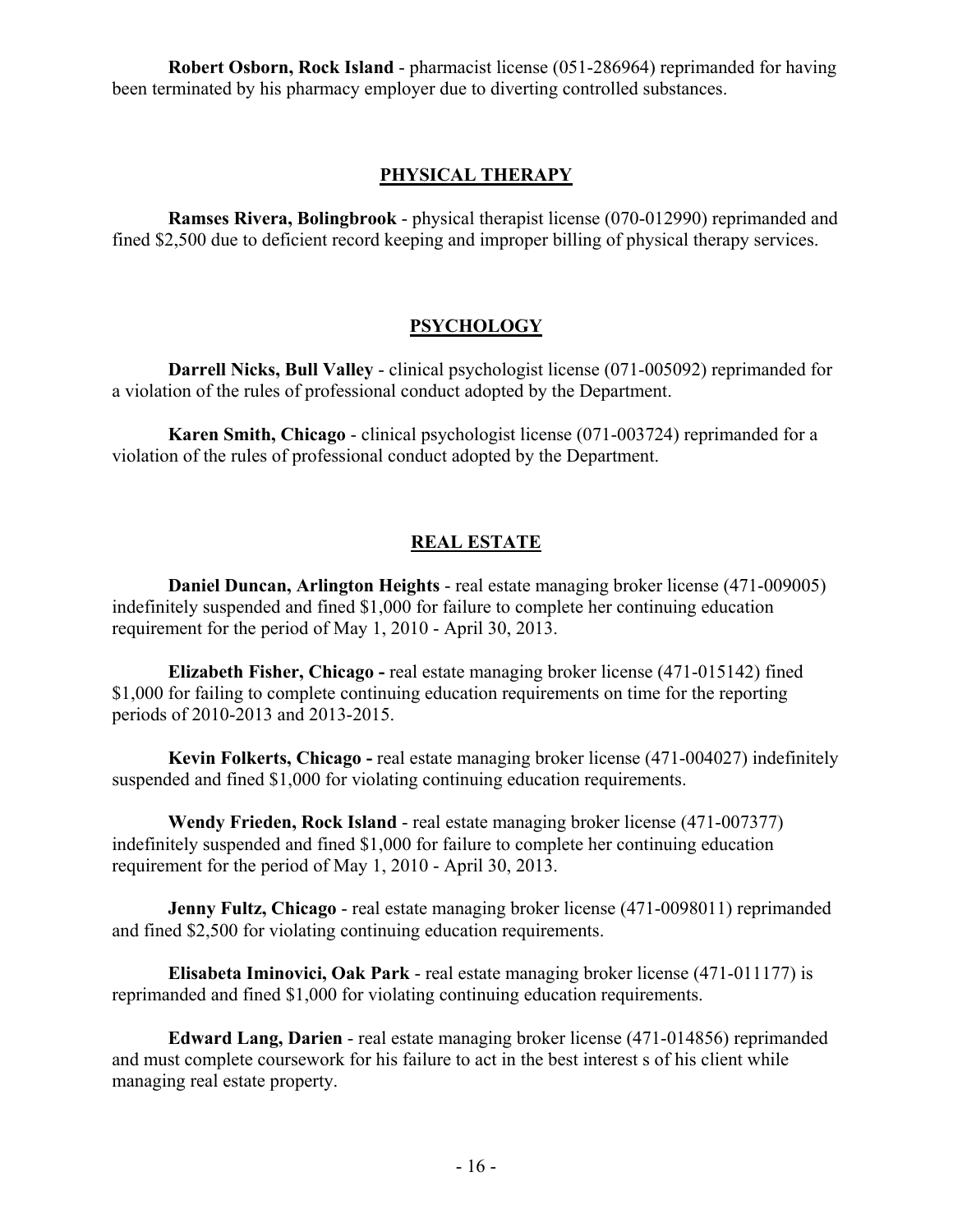**Edward Lin, Chicago** - real estate managing broker license (471-011739) indefinitely suspended and fined \$500 for failure to complete his continuing education requirement for the period of May 1, 2010 - April 30, 2013.

**Lutalo McGee, Chicago** - real estate managing broker license 471-015982 suspended for being more than 30 days delinquent in the payment of child support.

**Tim McGinnis, Joliet** - real estate managing broker license (471-018036) fined \$1,500 after failing to comply with the terms of a non-disciplinary order.

**Catherine Zeman, Chicago** - real estate managing broker license (471-000187) is voluntarily surrendered for failing to respond to numerous Department requests for documentation and for failing to complete her continuing education requirements for the 2010- 2013 reporting period; Naked Realty Prof Corp, Chicago - real estate corporation license (478- 013128) revoked for failing to respond to numerous Department requests for documentation.

**Cedric Griffin, Merrillville, IN** - real estate leasing agent license (473app34285) to be issued and placed on indefinite probation for a minimum of one year subject to indefinite probation for a minimum of one year and subject to specified terms and conditions.

**Donna Crespo, Bartlett** - real estate broker license (475-125866) revoked for violating the terms of the non-disciplinary order.

**Charlie Dercks, Little Chute, WI** - real estate broker license (475-124668) revoked for violating the terms of the non-disciplinary order.

**Dorothy Kolschowsky, St. Charles** - real estate broker license (475-146251) reprimanded and fined \$500 for engaging in licensed real estate activities while her license was suspended pursuant to a Department of Revenue action for unpaid taxes.

**Benjamin Price, Schaumburg** - real estate broker license (475-129914) revoked for violating the terms of the Non-Disciplinary Order.

**Jason Rockford, Ottawa** - real estate broker license (475-164842) suspended for being more than 30 days delinquent in the payment of child support.

**Michael Tootelian, Chicago** - real estate broker license (475-147786) suspended for failure to file and/or pay Illinois state income taxes.

**Darren Watkins, Grayslake** - real estate broker license (475-114385) suspended for failure to file and/or pay Illinois state income taxes.

**Susan Wilcox, Chicago** - real estate broker license (475-126644) revoked for violating the terms of the non-disciplinary order.

**Mastermind Realty, Maywood** - real estate broker corporation license (478-005049) and **James W Gardner, Maywood** - real estate managing broker license (471-017331) both suspended for 90 days and Gardner followed by three year probation for operating a "squatter's rights" program where Respondent received compensation for placing individuals in properties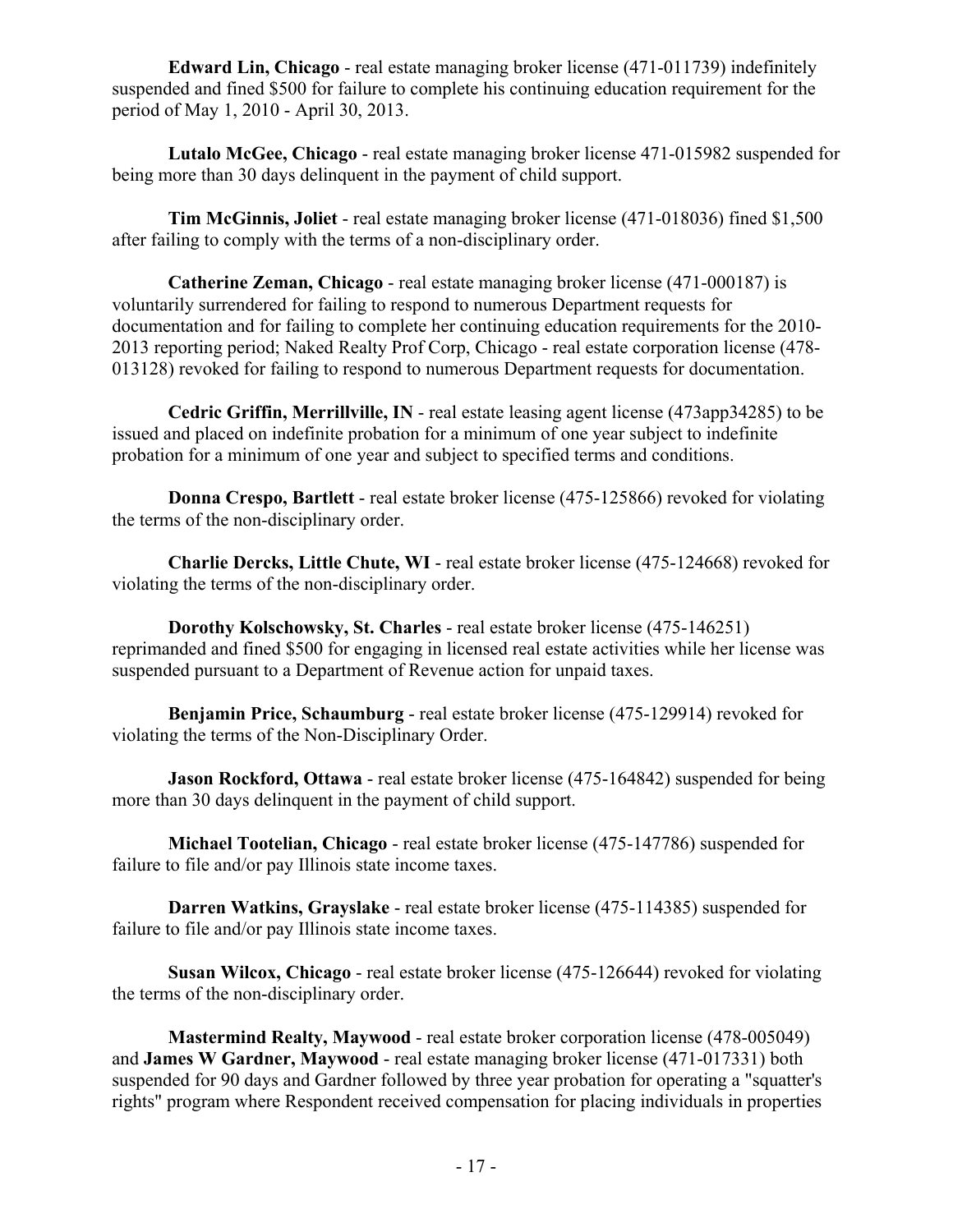not owned by Respondent and without entering into a proper listing/management agreements regarding these properties with the actual owners of the properties.

**Timothy Grossi, Homewood –** (unlicensed) **and Darryl J. Holloway II**, **Homewood** (unlicensed) both ordered to cease and desist the unlicensed practice of real estate and each assessed a \$2,500 civil penalty.

#### **RESPIRATORY CARE**

**David Fallmaier, Sugar Grove** - respiratory care practitioner license (194-006631) suspended for being more than 30 days delinquent in the payment of child support.

**Anthony Moore, Chicago** - respiratory care practitioner license (194-010136) issued with reprimand for failure to disclose on his application a prior criminal charge.

#### **ROOFERS**

**All Square Roofing, Indianapolis, IN** - roofing contractor license (104-017195) issued and placed on indefinite probation for a minimum of three years and **Matthew J. Knez, Indianapolis, IN -** roofing qualifying party designation (105-007454) issued and accepted subject to restriction, based on felony convictions.

**Burton Home Improvements, Champaign** - roofing contractor license (104-015412) reprimanded and fined \$5,000 based on aiding and assisting unlicensed roofing contracting practice.

**Midwell Country Construction Inc., Mokena** - roofing contractor license (104-013870) reprimanded and fined \$3,000 based on aiding and assisting unlicensed roofing contracting practice.

**Nisley's Quality Coating, Arcola** - roofing contractor license (104-016552) reprimanded and fined \$1,000 based on aiding and assisting unlicensed roofing contracting practice (allowed a former employee to assist).

**Roof-Masters, Lake Zurich** - roofing contractor license (104-015838) reprimanded and fined \$2,500 based on aiding and assisting the unlicensed practice of roofing contracting.

**Star Roofing and Siding, Chicago** - roofing contractor license (104-007023) reprimanded and fined \$2,000 based on aiding and assisting unlicensed roofing practice.

**I Can Build It, West Chicago –** (unlicensed) ordered to cease and desist the unlicensed practice of roofing contracting.

**Prisco Construction, Elgin –** (unlicensed) ordered to cease and desist the unlicensed practice of roofing contracting.